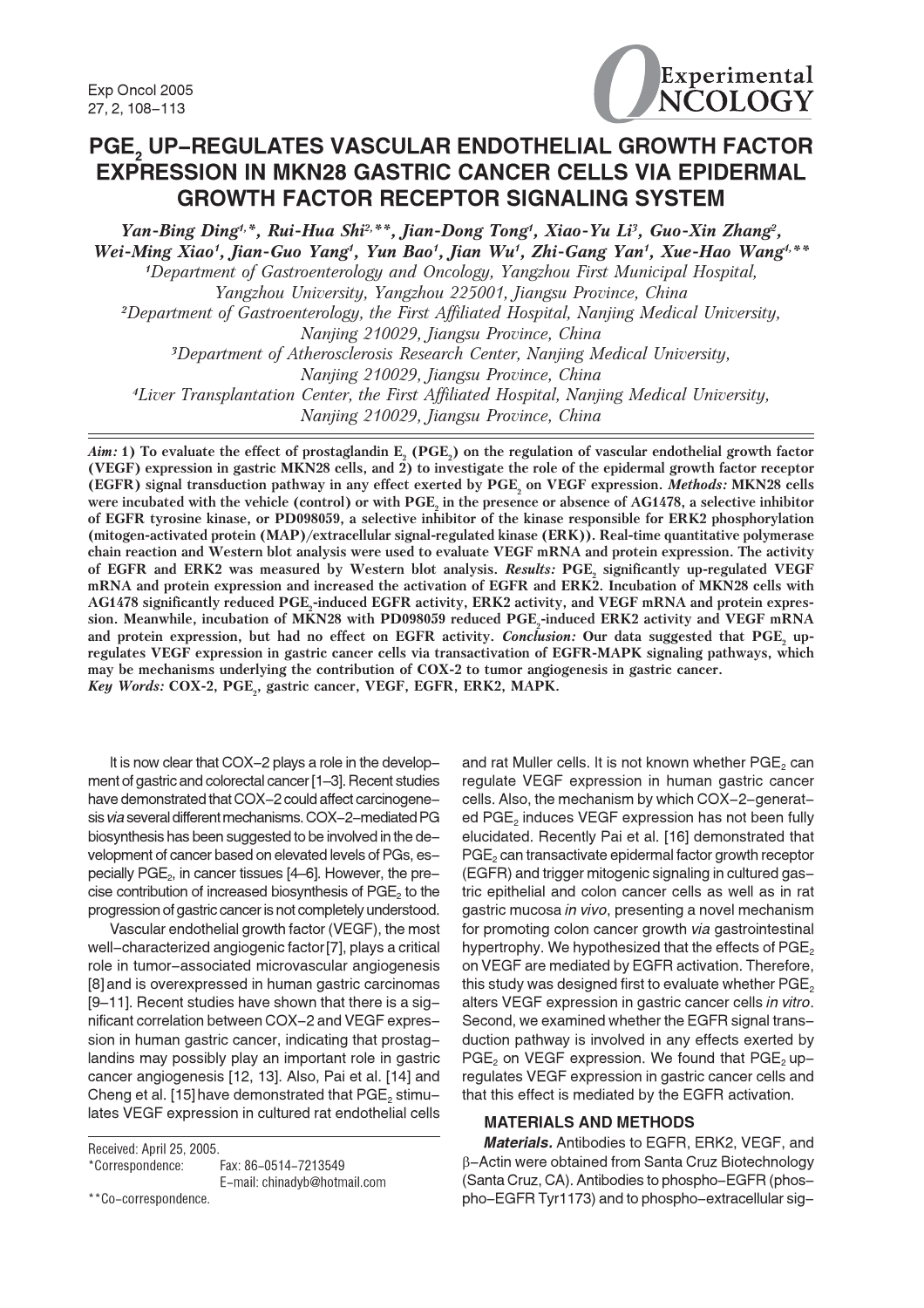nal-regulated kinase (ERK2) (Phospho-p44/42 MAPK Thr202/Tyr204) were purchased from Upstate Biotechnology (Lake Placid, NY) and from Cell Signaling Technology respectively. PGE<sub>2</sub>, PD098059 and AG1478 were purchased from Calbiochem (La Jolla, CA).

**Cell culture.** The MKN28 cell line was a generous gift from Professor Yunling Wu (Department of Gastroenterology, RuiJin Hospital, Shanghai). This cell line derives from a well-differentiated human gastric tubular adenocarcinoma and shows gastric-type differentiation [17]. MKN28 cells were routinely grown as monolayers at 37 °C in a humidified atmosphere of 5% CO<sub>2</sub> in Dulbecco's Modified Eagle Medium: Nutrient Mixture F-12 (D-MEM/F-12) 1 : 1 Mixture (GIBCO<sup>®</sup> Invitrogen Corp., Carlsbad, CA) supplemented with 10% fetal calf serum (Life Technologies, Inc).

Western blot analysis. Cells were washed with icecold PBS and broken open in lysis buffer. The protein content of the clarified lysate was determined using a BCA protein assay kit (Pierce Chemical Co., Rockford, IL). Cell lysates containing equal amounts of proteins were subjected to SDS-PAGE and transferred onto a nitrocellulose membrane. Blots were stained with Ponceau Red to ensure equal loading and complete transfer of proteins. The blot was incubated with a blocking buffer, and probed with specific primary antibodies (listed under Materials). Blots were then washed and incubated with specific peroxidase-conjugated secondary antibodies. After washing, bound antibody was visualized by an ECL detection system (Amersham Corp., Arlington Heights, IL) according to the manufacturer's instructions. The density of the protein bands was analyzed using a video image analysis system (Image-1/FL, Universal Imaging Corp., Westchester, PA).

**RNA extraction.** Total RNA was isolated from MKN28 cells using an RNA extraction reagent, TRIzol® (Invitrogen Life Technologies, Inc., Grand Island, NY), according to the standard acid-guanidium-phenol-chloroform method.

Real-time quantitative polymerase chain reaction. Quantitative real-time PCR was performed with the LightCycler thermal cycling system (Roche Diagnostics, Indianapolis, IN) using the RNA Master SYBR Green I kit (Roche Diagnostics) as described by the manufacturer. PCR was carried out in 20 µl of Light-Cycler RNA Master SYBR Green I solution containing 3.25 mM manganese acetate and a 0.3 µM concentration of each primer. Reverse transcription was carried out at 61 °C for 20 min. Subsequent PCR amplification was initiated with an incubation at 95 °C for 2 min, followed by 45 cycles of 95 °C for 5 s, 50 °C for 5 s, and 72 °C for 20 s. VEGF primers sequences were 5'-CCTGGTGGACATCTTCCAGGAGTACC-3' (sense) and 5'-GAAGCTCATCTCTCCTATGTGCTGGC-3' (antisense). The primers for GAPDH were 5'-CACCAT-CTTCCAGGAGCGAG-3' (sense) and 5'-TCACGC-CACAGTTTCCCGGA-3' (antisense). Primers were synthesized by Shanghai Sangon Co., Ltd. Data analysis was done using the Roche Molecular Biochemicals LightCycler software (version 3.3). The specificity of the amplification reactions was confirmed by analyzing their corresponding melting curves.

Statistical analysis. All data are reported as the mean  $\pm$  SD. The statistical significance of differences between mean values was assessed by the Student's  $t$ -test for unpaired data,  $P$  <0.05 was considered statistically significant.

#### **RESULTS**

Effect of PGE, on VEGF mRNA expression. MKN28 cells were treated with varying concentrations (0.1  $\mu$ M-10  $\mu$ M) of PGE<sub>2</sub>. Exposure of MKN28 cells to PGE<sub>2</sub> for 3 h caused a dose-dependent increase in VEGF mRNA expression (Fig. 1, a, b).



Fig. 1, a. Dose-dependent response of VEGF mRNA expression to Prostaglandin E<sub>2</sub> concentration

Serum-starved MKN28 cells were treated with varying concentrations of PGE<sub>2</sub> (0.1  $\mu$ M to 10  $\mu$ M) for 3 h. Messenger RNA was isolated and used as a template for a real-time quantitative reverse transcription-polymerase chain reaction assay to measure the relative levels of VEGF as described under Materials and Methods. Values are the mean intensity  $\pm$  SD of three separate experiments



Fig. 1, b. Analysis of the real time PCR products on the 1.5% agarose gel electrophoresis

The real time PCR products were analysed on the 1.5% agarose gel electrophoresis. The results showed that the length of VEGF was between 100 b and 250 bp, and the length of GAPDH was between 250 b and 500 bp. They were consistent with the length of designed fragment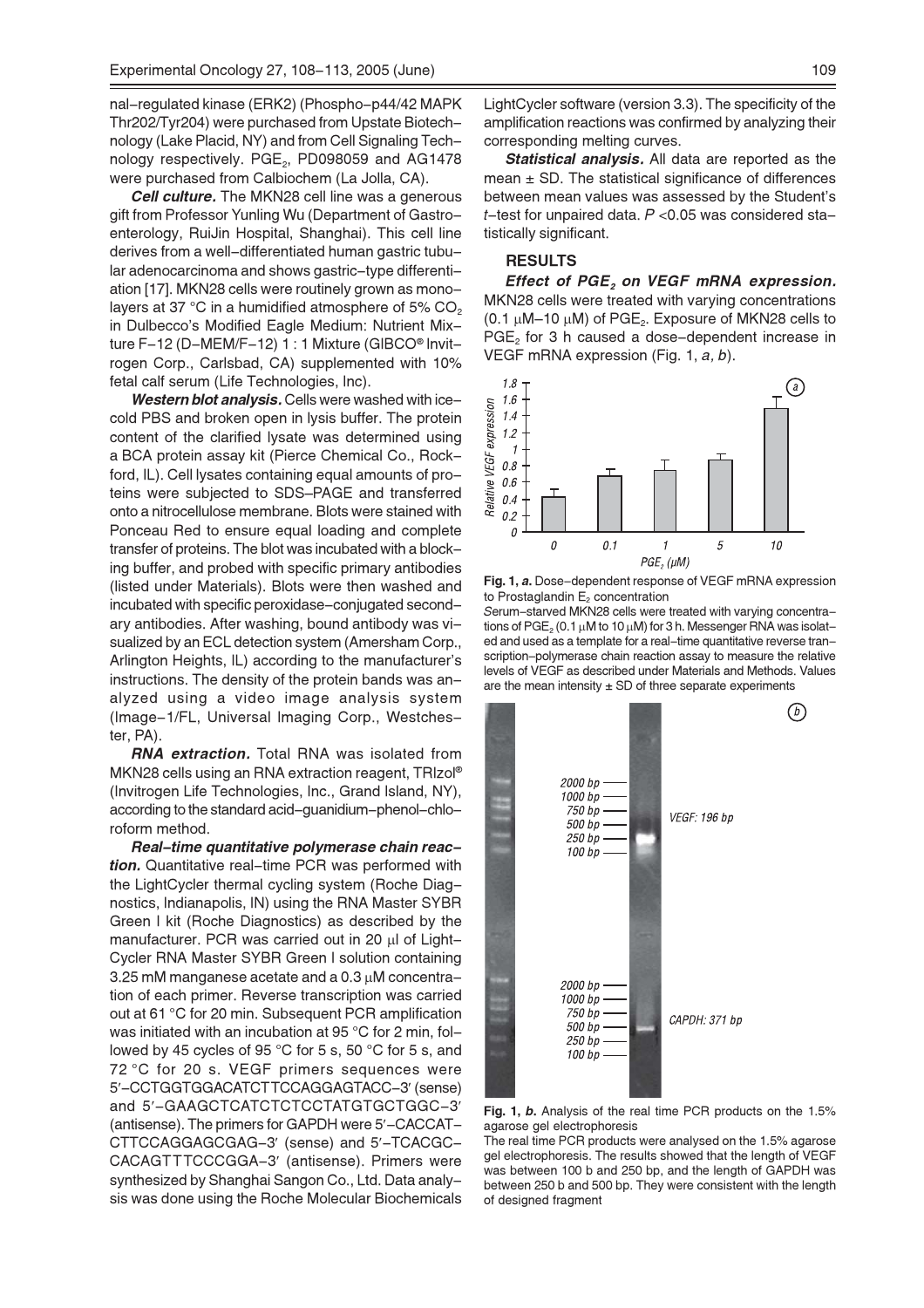**Effect of PGE, on activation of EGFR and ERK2 kinase.** Because  $PGE_2$  has been shown to transactivate EGFR and stimulate the downstream ERK2 signaling pathway in colon cancer cells [16], we investigated whether the PGE<sub>2</sub>-mediated increase in VEGF expression involves cross-communication between PGE<sub>2</sub> and the EGFR signaling systems. Treatment of MKN28 cells with PGE<sub>2</sub> (0.1  $\mu$ M to 10  $\mu$ M, 5 min) significantly increased EGFR and ERK2 phosphorylation (Fig. 2, 3) in a dose-dependent manner. To further as-



Fig. 2. PGE, dose-dependently increases EGFR activity in MKN28 cells

Serum-starved MKN28 cells were treated with varying concentrations of PGE<sub>2</sub> (0.1 µM to 10 µM) for 5 min, after which total cellular protein was collected. EGFR was immunoprecipitated, and phosphorylation (p-EGFR) was visualized with anti- phospho-EGFR antibodies (top). The total amount of EGFR in immunoprecipitates was determined by Western blot analysis with antibodies to EGFR (middle). Quantitative analysis of EGFR phosphorylation by determining the ratio between EGFR and  $p$ –EGFR (*mean*  $\pm$  *SD*) from 3 separate experiments each performed in triplicate (bottom)



Fig. 3. PGE, dose-dependently increases ERK2 activity in MKN28 cells

Serum-starved MKN28 cells were treated with varying concentrations of  $PGE_2$  (0.1 µM to 10 µM) for 5 min, after which total cellular protein was collected. ERK2 was immunoprecipitated, and phosphorylation(p-ERK2) was visualized with anti-phospho-ERK2 antibodies (top). The total amount of ERK2 in immunoprecipitates was determined by Western blot analysis with antibodies to ERK2 (middle). Quantitative analysis of ERK2 activity (mean  $\pm$  SD) from 3 separate experiments each performed in triplicate (bottom)

certain the role of PGE<sub>2</sub>-induced EGFR activation in triggering the mitogenic pathway, we abolished EGFR and ERK2 kinase activity with specific inhibitors and measured PGE<sub>2</sub>-induced EGFR and ERK2 activity. MKN28 cells were pretreated with either AG1478 (an EGFR kinase inhibitor, 250 nM) for 20 min or PD98059 (a MEK inhibitor, 20 µM) for 50 min, followed by PGE<sub>2</sub> (10 µM, 5 min) treatment. AG1478 almost completely abolished PGE<sub>2</sub>-induced EGFR and ERK2 activation without altering their protein levels (Fig. 4,  $a, b$ ). PD98059 treatment significantly inhibited PGE<sub>2</sub>-induced ERK2 activity but had no effect on EGFR activation  $(Fig. 4, a, b)$ . These results clearly indicated that PGE<sub>2</sub>-induced ERK2 activation is mediated via EGFR.

Effect of AG1478 and PD98059 on VEGF mRNA expression. Because PGE<sub>2</sub> significantly increased both VEGF mRNA expression and the activity of EGFR signaling systems, we examined whether PGE<sub>2</sub>-induced VEGF mRNA expression involves the EGFR and the ERK2 pathway. Pretreatment of MKN28 cells with a MEK inhibitor (PD98059, 20  $\mu$ M for 50 min) or an EGFR inhibitor (AG1478, 250 nM for 20 min) significantly reduced PGE<sub>2</sub>-induced VEGF mRNA (Fig. 5), indicating involvement of both EGFR and ERK2 in PGE<sub>2</sub>-mediated upregulation of VEGF mRNA expression.

Effect of PGE, on VEGF protein expression. To ascertain whether PGE<sub>2</sub>-induced VEGF mRNA expression accompanies an increase in VEGF protein expression. MKN28 cells were treated with PGE<sub>2</sub> (10 uM) for 3, 6 and 24 h. VEGF protein expression was significantly increased at all of the time points studied, with a maximal response at 3 h. Pre-treatment of MKN28 cells with PD98059 or AG1478 significantly reduced the PGE<sub>2</sub>-induced increase of VEGF protein expression (Fig. 6), suggesting involvement of the EGFR and ERK2 pathways.



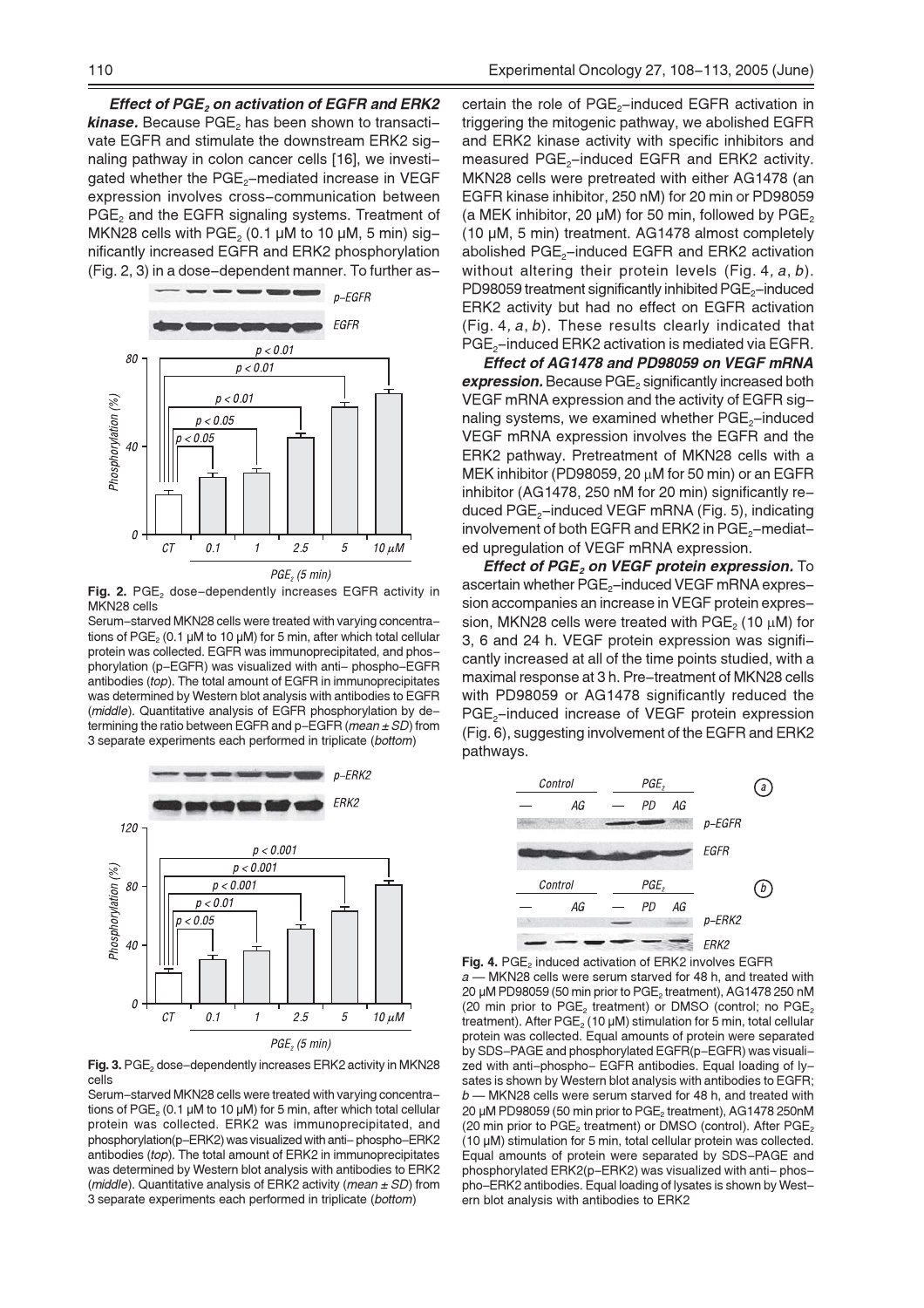

Fig. 5. Inhibition of EGFR or ERK2 activation reduces PGE<sub>2</sub>-induced VEGF mRNA expression in MKN28 cells

MKN28 cells were treated for 3 h with 10 µM PGE<sub>2</sub>. Messenger RNA was isolated and used as a template for a real-time quantitative reverse transcription- polymerase chain reaction assay to measure the relative levels of VEGF. Values are the mean intensity  $\pm$  SD of three separate experiments



Fig. 6. PGE, induces VEGF protein expression in MKN28 cells Serum-starved MKN28 cells were treated with either vehicle, PD98059 (20 µM, 50 min), AG1478 (250 nM, 20 min), PGE<sub>2</sub> (10 µM, 3 h), PD plus PGE<sub>2</sub>, or AG plus PGE<sub>2</sub>. Detergent-solubilized cell lysates (150 mg protein per lane) were subjected to Western blot analysis using a specific polyclonal antibody against VEGF (*upper*). Values are the mean relative density  $\pm$  SD of three separate experiments (bottom)

### **DISCUSSION**

It is now clear that COX-2 plays a role in the promotion of gastric cancer [18]. In addition, VEGF has been found to be overexpressed in gastric cancer [9– 11]. Recent studies have shown that the COX-2 expression is significantly correlated with VEGF expression in human gastric cancer [12, 13], and that COX-2 metabolic products contribute to neovascularization and support vasculature-dependent solid tumor growth and metastasis [19-21]. A few reports have also indicated that PGE<sub>2</sub>, generated by COX-2, can up-regulate VEGF in cultured rat endothelial cells and rat Muller cells [14, 15]. However, the relationship between PGE<sub>2</sub> and VEGF expression in human gastric cancer has not been studied extensively. Here we provide evidence that  $PGE_2$ can up-regulate VEGF in human gastric cancer cells. Recently, Leung et al. [22] reported that forced expression of COX-2 in gastric cancer cells results in increased VEGF expression, strongly consistent with our results,

indicating that PGE, stimulates VEGF expression in gastric cancer cells. These findings may explain, at least in part, the observed phenomenon that COX-2 overexpression correlates with vascular endothelial growth factor expression and tumor angiogenesis in gastric cancer.

The present study also demonstrates for the first time that PGE<sub>2</sub>-induced VEGF expression in gastric cancer cells is via a PGE<sub>2</sub>/EGFR/ERK2 pathway and that EGFR transactivated by  $PGE_2$  plays a critical role in the  $PGE_2$ -induced effects. Our finding is in agreement with a recent report showing that Helicobacter pylori up-regulates VEGF expression in gastric cancer cells through activation of EGFR and the mitogen-activated protein (MAP) kinase cascade [23]. Meanwhile, Buchanan et al. [24] reported that the early effects of COX-2 derived PGE<sub>2</sub> in developing colonic carcinomas were in part mediated by EGFR. This transactivation was responsible for subsequent downstream effects including the stimulation of cell migration and invasion, and is again indicative of the important role of EGFR in COX-2 related carcinogenesis.

Prostaglandins exert their biological actions via specific cell-surface receptors (EP1,-2,-3,-4) [25]. These receptors are G protein-coupled receptors (GPCR), with seven transmembrane domains. Diverse signaling pathways have been implicated in GPCR mediated transactivation of EGFR [26, 27]. Recently, Pai et al. [16] reported that PGE<sub>2</sub>-mediated transactivation of EGFR and downstream signaling in colon cancer cells involves TGF $-\alpha$ , an EGFR ligand, which is likely released by the c-Src-activated matrix metalloproteinase pathway. More recently, Shao et al. [28] demonstrated that PGE<sub>2</sub> transactivated EGFR through the induction of amphiregulin (AR) expression in colon cancer cells. Taken together, these data indicate that PGE<sub>2</sub>-mediated transactivation of EGFR in colon cancer cells may be through different mechanisms that possibly act in a synergistic manner. Although a recent report has shown that several gastric cancer cell lines express all four EP receptors (EP1,-2,-3,-4) [29], the exact mechanisms by which the GPCR transactivates EGFR signaling pathways in gastric cancer have so far not been identified. Future studies should be aimed at examining the transcriptional regulation of gene expression through the  $PGE_{2}/GPCR/EGFR$  pathway and the synergistic cooperation among the multiple oncogenic pathways involved in the PGE<sub>2</sub>-induced effects. Such findings will be critical for the understanding of COX-2 proneoplastic activity in gastric carcinogenesis.

In conclusion, this study demonstrated for the first time that PGE<sub>2</sub>-induced VEGF expression in gastric cancer cells is mediated via EGFR transactivation. These findings provide insight into the mechanism by which COX-2/PGE<sub>2</sub> promotes gastric carcinogenesis. Recently, Torrance et al. [30] showed that the use of a non-selective COX inhibitor in combination with an EGFR inhibitor reduced polyp formation in APCMin/+ mice much more effectively than either agent alone. In light of these studies, our findings that PGE<sub>2</sub>-induced trans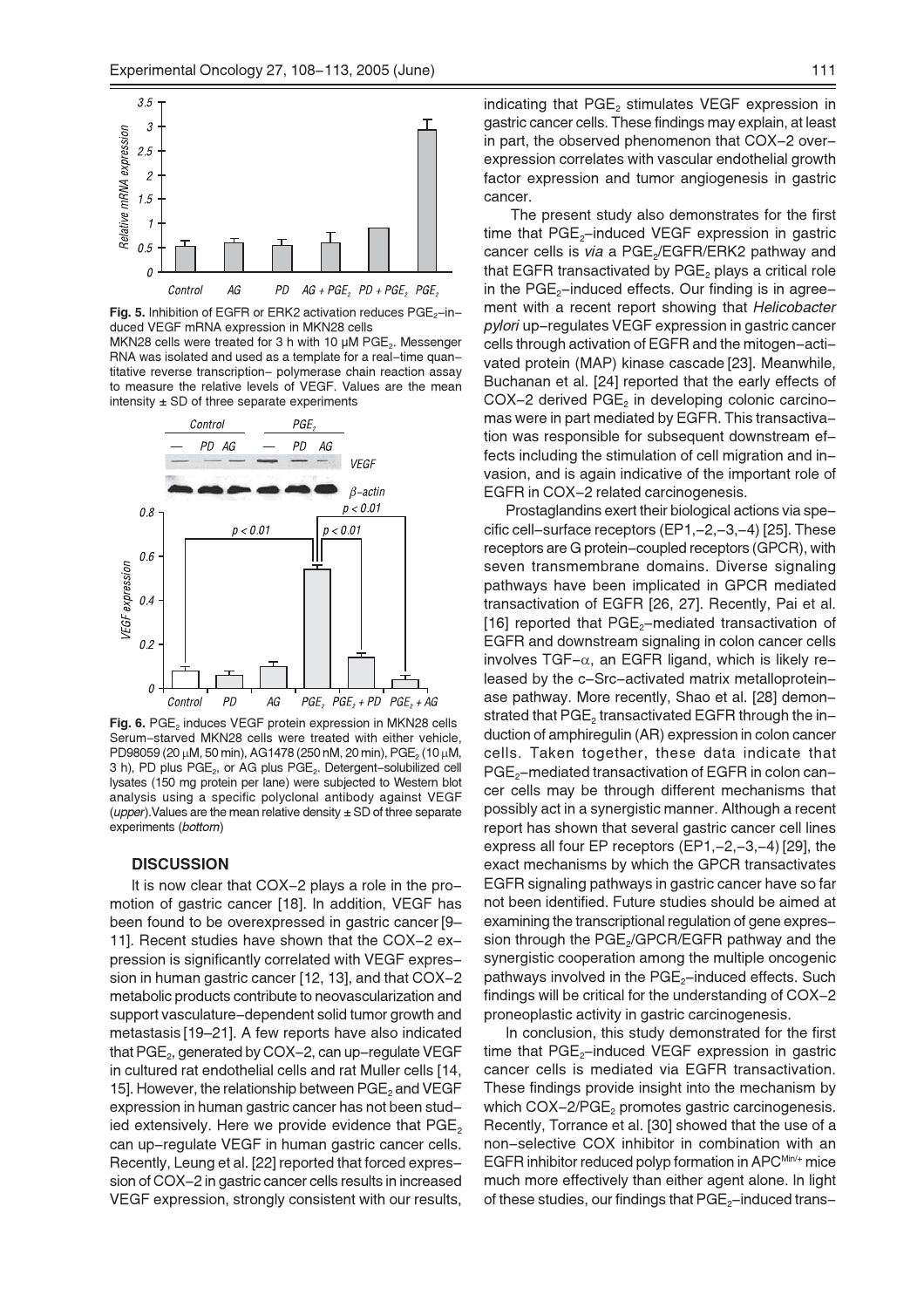activation of the EGFR is required for stimulation of VEGF expression in MKN28 cells are quite intriguing. One may therefore envision the combined use of COX-2 and EGFR inhibitors for gastric cancer prevention or treatment. Therefore experimental and clinical studies that would further evaluate the combination of agents that target both the COX-2 and EGFR pathways should be pursued.

#### **REFERENCES**

1. Uefuji K, Ichikura T, Mochizuki H, Shinomiya N. Expression of cyclooxygenase-2 protein in gastric adenocarcinoma. J Surg Oncol 1998; 69: 168-72.

2. Ristimaki A, Honkanen N, Jankala H, Sipponen P, Harkonen M. Expression of cyclooxygenase-2 in human gastric carcinoma. Cancer Res 1997; 57: 1276-80.

3. Yu LL, Yu HG, Yu JP, Luo HS. Nuclear factorkappa B regulates cyclooxygenase-2 expression and cell proliferation in human colorectal carcinoma tissue. Exp Oncol 2004; 26: 40-7.

4. Rigas B, Goldman IS, Levine L. Altered eicosanoid levels in human colon cancer. J Lab Clin Med 1993; 122: 518-23.

5. Bennett A, Civier A, Hensby CN, Melhuish PB, Stamford IF. Measurement of arachidonate and its metabolites extracted from human normal and malignant gastrointestinal tissues. Gut  $1987$ ;  $28$ :  $315-8$ .

6. McLemore TL, Hubbard WC, Litterst CL, Liu MC, Miller S, McMahon NA, Eggleston JC, Boyd MR. Profiles of prostaglandin biosynthesis in normal lung and tumor tissue from lung cancer patients. Cancer Res 1998, 58: 3140-7.

7. Papetti M, Herman IM. Mechanisms of normal and tumor-derived angiogenesis. Am J Physiol Cell Physiol 2002; 282: C947-70.

8. Connolly DT, Heuvelman DM, Nelson R, Olander JV, Eppley BL, Delfino JJ, Siegel NR, Leimgruber RM, Feder J. Tumor vascular permeability factor stimulates endothelial cell growth and angiogenesis. J Clin Invest 1989; 84: 1470-8.

9. Tian X, Song S, Wu J, Meng L, Dong Z, Shou C. Vascular endothelial growth factor: acting as an autocrine growth factor for human gastric adenocarcinoma cell MGC803. Biochem Biophys Res Commun 2001; 286: 505-12.

10. Amioka T, Kitadai Y, Tanaka S, Haruma K, Yoshihara M, Yasui W, Chayama K. Vascular endothelial growth factor-C expression predicts lymph node metastasis of human gastric carcinomas invading the submucosa. Eur J Cancer 2002; 38: 1413-9.

11. Yamamoto S, Yasui W, Kitadai Y, Yokozaki H, Haruma K, Kajiyama G, Tahara E. Expression of vascular endothelial growth factor in human gastric carcinomas. Pathol Int 1998; 48: 499-506.

12. Yu HG, Li JY, Yang YN, Luo HS, Yu JP, Meier JJ, Schrader H, Bastian A, Schmidt WE, Schmitz F. Increased abundance of cyclooxygenase-2 correlates with vascular endothelial growth factor-A abundance and tumor angiogenesis in gastric cancer. Cancer Lett 2003; 195: 43-51.

13. Joo YE, Rew JS, Seo YH, Choi SK, Kim YJ, Park CS, Kim SJ. Cyclooxygenase-2 overexpression correlates with vascular endothelial growth factor expression and tumor angiogenesis in gastric cancer. [ Clin Gastroenterol 2003: 37: 28-33.]

14. Pai R. Szabo IL. Soreghan BA, Atav S. Kawanaka H, Tarnawski AS. PGE, stimulates VEGF expression in endothelial cells via ERK2/JNK1 signaling pathways. Biochem Biophys Res Commun. 2001; 286: 923-8.

15. Cheng T, Cao W, Wen R, Steinberg RH, LaVail MM. Prostaglandin E, induces vascular endothelial growth factor and basic fibroblast growth factor mRNA expression in cultured rat Muller cells. Invest Ophthalmol Vis Sci 1998; 39: 581-91.

16. Pai R. Soreghan B. Szabo IL. Pavelka M. Baatar D. Tarnawski AS. Prostaglandin E, transactivates EGF receptor: a novel mechanism for promoting colon cancer growth and gastrointestinal hypertrophy. Nat Med 2002; 8: 289-93.

17. Romano M, Razandi M, Sekhon S, Krause WJ, **Ivey KJ.** Human cell line for study of damage to gastric epithelial cells in vitro. J Lab Clin Med 1988; 111: 430-40.

18. Saukkonen K, Rintahaka J, Sivula A, Buskens CJ, Van Rees BP, Rio MC, Haglund C, Van Lanschot JJ, Offerhaus GJ, Ristimaki A. Cyclooxygenase-2 and gastric carcinogenesis. APMIS 2003;  $111: 915-25$ .

19. Uefuji K, Ichikura T, Mochizuki H. Cyclooxygenase-2 expression is related to prostagland in biosynthesis and angiogenesis in human gastric cancer. Clin Cancer Res 2000; 6:  $135-8$ .

20. Tsujii M, DuBois RN. Alterations in cellular adhesion and apoptosis in epithelial cells over expressing prostaglandin endoperoxide synthase 2. Cell 1995;  $83:493-501$ .

21. Tsujii M, Kawano S, Tsuji S, Sawaoka H, Hori M, DuBois RN. Cyclooxygenase regulates angiogenesis induced by colon cancer cells. Cell 1998: 93: 705-16.

22. Leung WK, To KF, Go MY, Chan KK, Chan FK, Ng EK, Chung SC, Sung JJ. Cyclooxygenase-2 upregulates vascular endothelial growth factor expression and angiogenesis in human gastric carcinoma. Int J Oncol 2003; 23: 1317-22.

23. Caputo R, Tuccillo C, Manzo BA, Zarrilli R, Tortora G, Blanco Cdel V, Ricci V, Ciardiello F, Romano M. Helicobacter pylori VacA toxin up-regulates vascular endothelial growth factor expression in MKN 28 gastric cells through an epidermal growth factor receptor-, cyclooxygenase-2-dependent mechanism. Clin Cancer Res 2003;  $9:2015 - 21.$ 

24. Buchanan FG, Wang D, Bargiacchi F, DuBois RN. Prostaglandin E2 regulates cell migration via the intracellular activation of the epidermal growth factor receptor. J Biol Chem 2003; 278: 35451-7.

25. Narumiya S, Sugimoto Y, Ushikubi F. Prostanoid receptors: structures, properties, and functions. Physiol Rev 1999; 79: 1193-226.

26. Hackel PO, Zwick E, Prenzel N, Ullrich A. Epidermal growth factor receptors: critical mediators of multiple receptor pathways. Curr Opin Cell Biol 1999; 11: 184-9.

27. Luttrell LM, Daaka Y, Lefkowitz RJ. Regulation of tyrosine kinase cascades by G-protein-coupled receptors. Curr Opin Cell Biol 1999: 11: 177-83.

28. Shao J. Lee SB. Guo H. Evers BM. Sheng H. Prostaglandin E2 stimulates the growth of colon cancer cells via induction of amphiregulin. Cancer Res 2003; 63: 5218-23.

29. Okuyama T, Ishihara S, Sato H, Rumi MA, Kawashima K, Miyaoka Y, Suetsugu H, Kazumori H, Cava CF, Kadowaki Y, Fukuda R, Kinoshita Y. Activation of prostaglandin E2-receptor EP2 and EP4 pathways induces growth inhibition in human gastric carcinoma cell lines. J Lab Clin Med 2002; 140: 92-102.

30. Torrance CJ, Jackson PE, Montgomery E, Kinzler KW, Vogelstein B, Wissner A, Nunes M, Frost P, Discafani CM. Combinatorial chemoprevention of intestinal neoplasia. Nat Med 2000; 6: 1024-8.